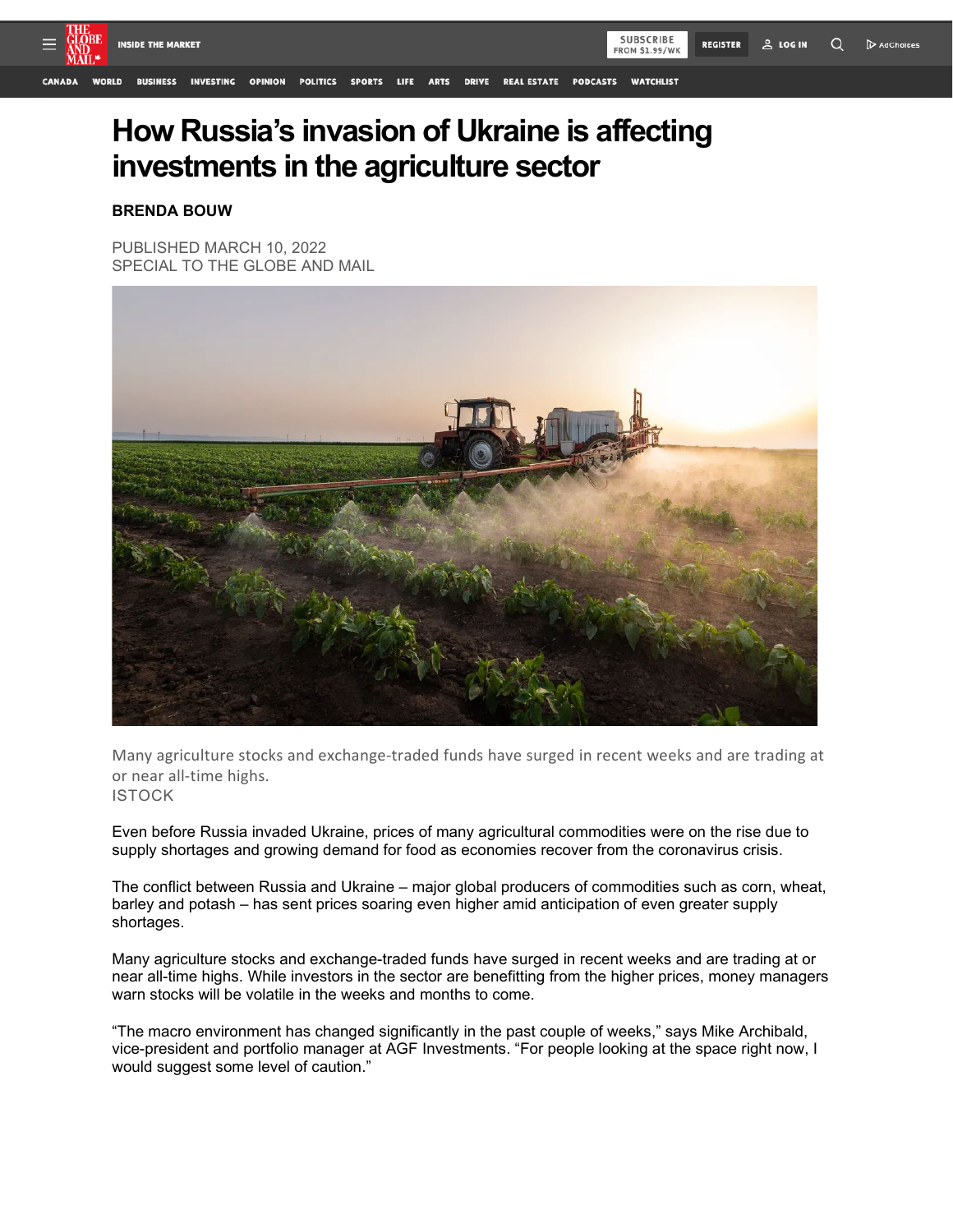

BUSINESS INVESTING OPINION POLITICS SPORTS LIFE **DRIVE** REAL ESTATE PODCASTS WATCHLIST **WORLD ARTS** 

Mr. Archibald believes the backdrop for agriculture commodities remains strong despite the unrest in Eastern Europe, but doesn't believe now is a good time to buy many stocks in the sector.

In fact, he recently trimmed some of his holdings in Saskatoon-based Nutrien Ltd. NTR-T, the world's largest fertilizer producer, which has seen its share price rise by about 20 per cent since Russia invaded Ukraine on Feb. 24.

"Despite what's occurred in the last couple of weeks, pricing for a lot of these commodities is likely to stay high," he says. "It's just that sometimes stocks get a little bit ahead of themselves. And I think that's the situation we're in right now."

Nutrien interim chief executive officer Ken Seitz said recently that the company would boost potash production if it saw sustained supply problems in Russia and Belarus, the world's second-and thirdlargest potash producing countries after Canada.

"We could probably see a prolonged, more prolonged disruption in [potash] supply out of that part of the world," Mr. Seitz said at a BMO Capital Markets investor conference last week, according to a Reuters report.

Outside of supply disruptions, many investors believe a steadily growing population is a good reason to get into agriculture stocks long-term: The United Nations projects the world's population will grow to about 9.7 billion people by 2050 from about 7.8 billion today. Agriculture companies are expected to benefit from the increased food production that will be required to feed the world, including a growing middle class that will spend more.

Still, investing experts note commodities are cyclical and recommend diversification by playing different parts of the sector, including producers, retailers and agricultural technology (agtech) companies.

Christine Poole, chief executive officer and managing director at Toronto-based GlobeInvest Capital Management Inc., has invested in agriculture stocks for her clients for years as a long-term play on the growing population.

Her clients owned Potash Corp. of Saskatchewan before it merged with Agrium Inc. in 2018 and became Nutrien – and held on to it for its diversification across the sector, including its expanding retail division. Nutrien has more than 2,000 retail locations in seven countries that sell everything from crop nutrients and protection products to digital tools for farmers.

"The retail side is more consistent and offers a buffer when nutrient prices are going the other way," Ms. Poole says, which could happen given the recent runup in fertilizer prices due to global political tensions and sanctions disrupting supply.

"We're not chasing the stock right now," she says. "We have it in our portfolios, but for new client money, we're sitting on the sidelines to see how this plays out."

AGF's Mr. Archibald points to global farm equipment manufacturer Deere & Co. DE-N as another way to invest in the sector. The stock has nearly tripled since the pandemic lows in mid-2020 and is up about 20 per cent since the Russia-Ukraine conflict erupted late last month.

"Demand for its products is extremely high right now from the farming community," he says.

He notes that Deere is an iconic brand in the agriculture sector and geographically diversified, with about 60 per cent of its revenue coming from North America and the rest globally.